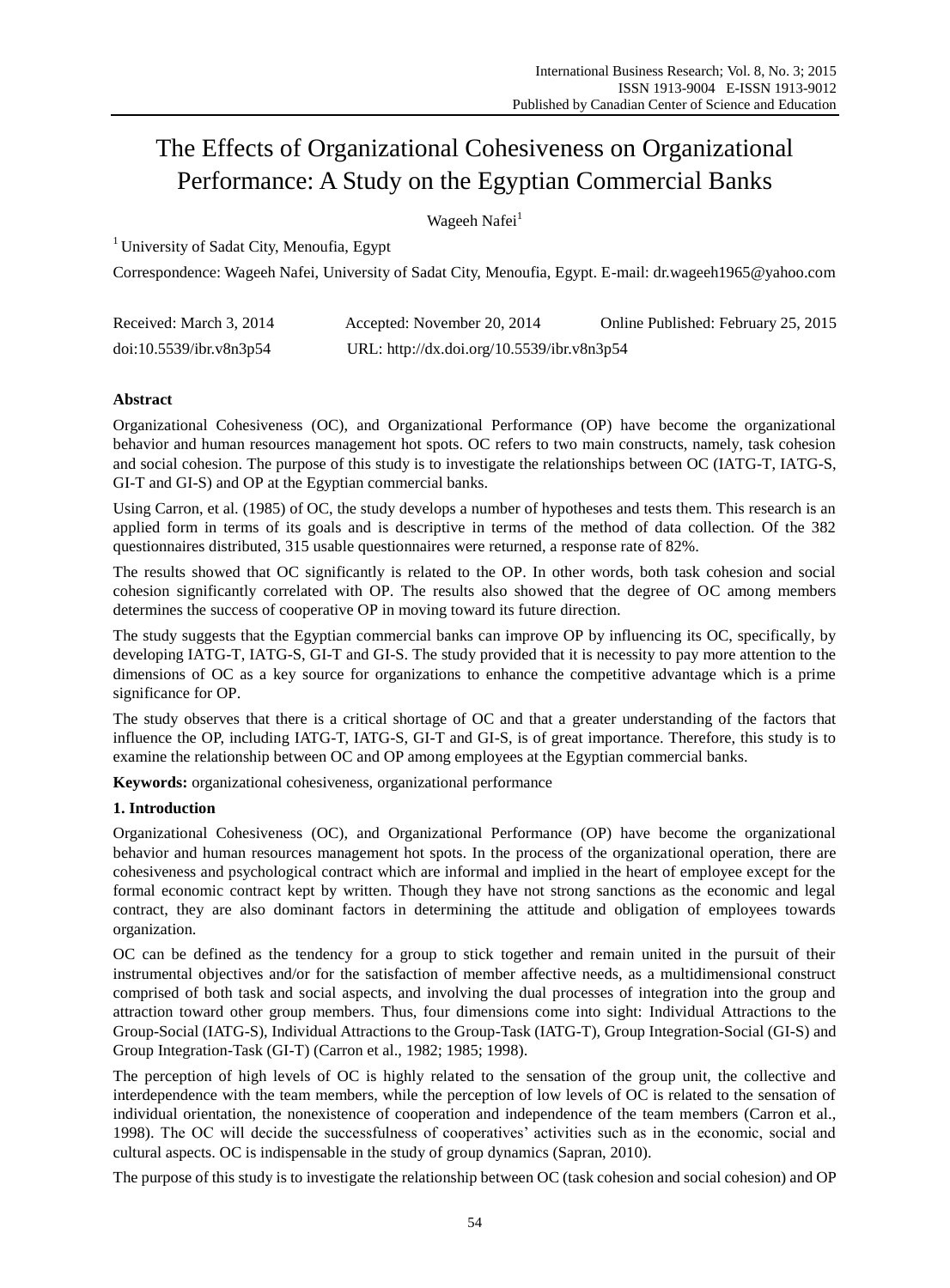at the Egyptian commercial banks. The study is structured as follows: Section one is introductory. Section two gives a theoretical construct of OC and OP. Section three presents the research model. Section four presents the research questions and hypotheses. Section five deals with the research methodology. Section six presents the hypotheses testing. Section seven explains the research findings. Section eight deals with the discussion. Finally, section nine presents the main conclusion of the study.

# **2. Literature Review**

# *2.1 Organizational Cohesiveness*

Researchers have defined OC in a variety of ways. OC, originated from "*Cohaesus*", a Latin word, means binding intimately and closely and is a dynamic process (Chidambaram & Jones, 1996).

OC refers to the dynamic process in which team members work closely to accomplish objectives and goals of their team (Chelladurai & Carron, 1982). OC should be examined in relation to both the task- and social-oriented concerns of the group. Cognitions about the cohesiveness of the group are related to the group as a totality and to the manner in which the group satisfies personal needs and objectives (Carron et al., 1985). OC reflects team spirit and desire to stay within a group (Robbins, 1993). Higher OC means more belonging (Carron & Brawley, 1985). OC, which is a dynamic process, is the power behind group interactions. Team members with a high level of OC have more common interests and ends (Keller, 1986).

OC members have more desire to group and cooperate (Mullen & Cooper, 1994). Lower OC means employees may leave their organization (O'Reilly et al., 1991). OC decides members' wanting to stick to their team and the level of commitment. (Corey, 1992).

It is the commitment of members to the group task. It is the resistance of a group to disruptive forces (Cota et al., 1995). OC is the emotional and mental power urging employees towards more binding (Clark et al., 2009).

OC could be categorized into two major groups: (a) group integration (GI: "a member's perceptions of the group as a totality"); and (b) individual attraction to group (ATG: "a member's personal attraction to the group"). Furthermore, GI and ATG could be focused on either the task or the social aspect of the group. Consequently, OC comprises four separate but related dimensions (Carron et al., 1985; 2002):

- 1) *Individual Attractions to the Group-Task* (i.e., the individual group member's perceptions of his/her personal involvement in task aspects of the group; IATG-T).
- 2) *Individual Attractions to the Group-Social* (i.e., the individual group member's perceptions of his/her involvement in social aspects of the group; IATG-S).
- 3) *Group Integration-Task* (i.e., the individual group member's perceptions of the degree of unity the group possesses surrounding task aspects; GI-T).
- 4) *Group Integration-Social* (i.e., the individual group member's perceptions of the degree of unity the group possesses regarding social aspects; GI-S).

The work of Carron et al. (1985) offered a promising future to OC research because (a) the task-social and individual-group dimensions are important to understanding OC in many types of groups and have been identified independently by other researchers; and (b) the implications of the two-dimension model have been tested with the Group Environment Questionnaire (GEQ) in a growing number of empirical reports (Cota et al., 1995).

Carron et al. (1985; 1998) developed an operationalization of OC called the GEQ which contains 18 items that assess the four dimensions of OC. Overall, the utility of the GEQ has been supported through a number of studies. GEQ subscale scores had separate and meaningful patterns of correlations with variables that were important to group functioning and effectiveness (Boone et al., 1997; Gardner et al., 1996; Li & Harmer, 1996; Prapavessis & Carron, 1997; Shields et al., 1997). The GEQ is a useful and contemporary measurement approach to OC. However, on a few occasions, researchers have questioned the validity of the GEQ based on independent analyses of the factor structure of the instrument (Dion, 2000; Sullivan et al., 2002). The GEQ, which was revised to measure OC is indispensable. This questionnaire has 18 questions and adopts the Likert five-point scale. All points were summed up and then averaged. A higher score refers to higher OC (Carron et al., 1985).

# *2.2 Organizational Performance*

OP is a determinant of its very existence. Systematic or abrupt decline in OP level may lead to organizational death or mortality (Baum & Singh, 1994), a situation that occurs when an organization fails, closes down its operations, and disbands its constituent elements (Carroll & Delacroix, 1982).

Despite the large corpus of research and studies on OP, no agreement on the concept of OP is found. In spite of this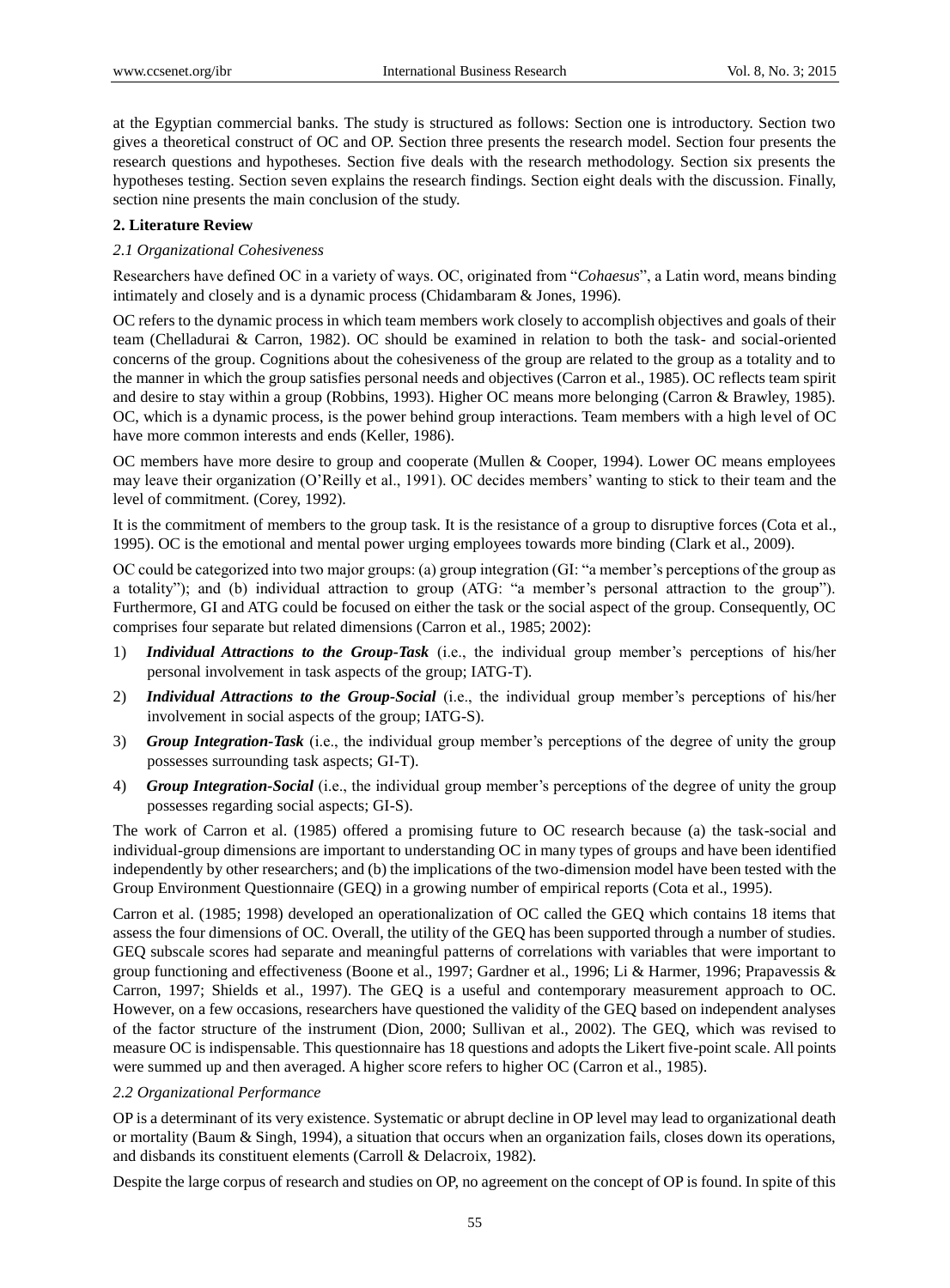difference, most researchers express their OP through the success achieved by the organization in achieving its objectives. OP is a reflection of the organization's ability to achieve its goals, or in other words, the organization's ability to achieve long-term goals (Miller & Broamiley, 1990).

OP can be defined as a combination of resources, capabilities of the organization that are being used efficiently and effectively in order to achieve its objectives (Collis & Montgomrey, 1995). It is the level of the outputs of the organization after conducting operations on its inputs. OP is the output of the activities that occur within the organization (Wit & Meyer, 1998).

Hence, after a thorough review of the different concepts of OP, it can be argued that OP in its simplest form is the desired results which the organization seeks to achieve efficiently and effectively. Darroch (2003) maintains that the dimensions of OP are in two basic dimensions of OP. They can be explained as follows:

- 1) **Comparative Performance** refers to the understanding of the different categories of employees to the level of profitability of the organization where they work, the market share, and the level and speed of growth of the organization compared to organizations working in the same area.
- 2) **Internal Performance** refers to the understanding of the different categories of employees to the level of the OP to which they belong in the short term and long-term, and also the possibility of achieving the OP targets set for the organization, both in the short term and long term.

## *2.3 The Relationship between OC and OP*

OC is investigated to decide its development and impact on OP (Stogdill, 1972). The relationship between OC and OP had been studied extensively. Earlier researchers were unable to find a systematic relationship between OC and OP (Mitchell, 1982). More OC are more effective in achieving OP (Shaw, 1981; Dorfman & Stephan, 1984). A higher OC (task cohesion) raises possibility of attaining higher profit than a higher OC (social cohesion) (Hunger & Wheelan, 1984).

OC and OP are examined from the perspective of the employees. This makes it interesting whether there is specific research concerning the team member's perspective of OP. OC accounted for unique variance while using member ratings of OP (Keller, 1986).

The high OC would lead to more team success, more collective efficacy and better group communication (Bettenhausen, 1991). The positive relationship between OC and OP can be found in the meta-analysis. These relationships as "moderately strong and positive" (Evans & Dion, 1991). A questionnaire assessing OC and OP and administered to members of nine large-scale cadet squadrons showed equally strong associations between them (Zaccaro, 1991). There are two recent meta analytic studies which concluded that a small but positive relationship between OC and OP existed (Mullen & Copper, 1994). However, subsequent studies disagreed with these meta-analyses on whether or not the cohesion-performance relationship was moderated by other variables, such as level of analysis, task interdependency, goal acceptance, and group norm (Gully et al., 1995; Podsakoff et al., 1997).

OC was the only variable that significantly correlated with the OP and strongly predicted it (Keller, 1992). OC and OP have a deep impact. However, their integration is not conclusive (Mullen & Copper, 1994). OC contributes to satisfaction of the group members (Zaccaro & Lowe, 1988), and therefore has a positive impact on the OP (Langfred, 1998). OC would be important for improving OP, but more research is needed (Craig & Kelly, 1999). OC, as a vital variable relating to OP, is worthy more investigation (Elenkov, 2002).

The link between OC and OP is that for teams with a high OC level, the productivity tended to be higher as group members defended the group norms and felt a sense of security because of the group. Why do we investigate the relationship between OC and OP if the evidence of a positive relationship is overwhelming? There is still more empirical research necessary to discover "if the OC factor alone leads to a better team OP". The expected positive relationship doesn't mean that there is no question about the relationship between OC and OP. If you take a critical look at the OC literature you might say that too much of focus has been on individuals as opposed to the group as a whole, resulting is losing the clear view on OC (Dyaram & Kamalanabhan, 2005).

The norm of OC influenced the cohesion-performance relationship and supported the theoretical proposition that higher OC related to better OP (Patterson et al., 2005). OC had a stronger relationship with OP, but task cohesion is higher than social cohesion. The causal relationship between OC and OP are more powerful in explaining the correlation between OC and OP (Harun & Mahmood, 2012).

The relationship of OC to OP is complex. The evidence is convincing that success leads to higher OC, but less convincing whether OC leads to subsequent improved OP. Clearly, we need more research to fully investigate the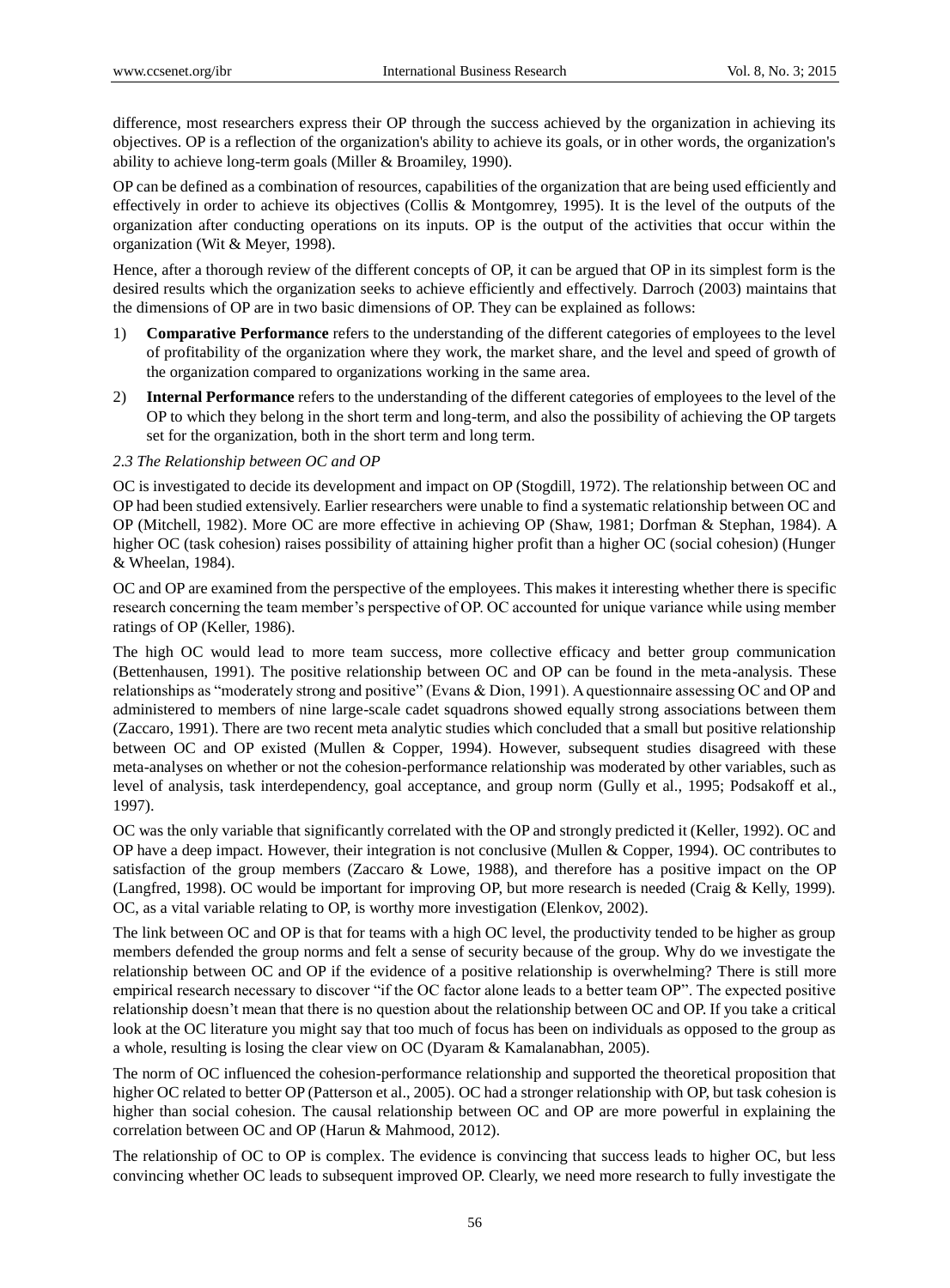relationship between OC and OP. In the learning experience, you will investigate (a) the degree of OC of successful and unsuccessful teams to determine whether success affects the amount of OC perceived by team members and (b) relationship between the two (Rachhpal et al., 2012).

## **3. Research Model**

The proposed comprehensive conceptual model is presented in Figure 1. The diagram below shows that there is one independent variable of organizational cohesiveness. There is one dependent variable of OP. It shows the rational link among the two types of variables. From the above discussion, the research model is as shown in Figure 1 below.



Figure 1. Proposed comprehensive conceptual model

The research framework suggests that organizational cohesiveness in an organization has an impact on OP. OC as measured consists of IATG-T, IATG-S, GI-T and GI-S (Carron et al., 1985). OP is measured in terms of comparative performance and internal performance (Darroch, 2003; Pathirage et al., 2007; Chen & Mohamed, 2007; Lurdvall & Nielsen, 2007).

## **4. Research Questions and Hypotheses**

The research process includes both questions and hypotheses. The research questions of this study are as follows:

- *Q1: What is the nature and the extent of the relationship between OC (IATG-T) and OP at the Egyptian commercial banks.*
- *Q2: What is the nature of the relationship between OC (IATG-S) and OP at the Egyptian commercial banks.*
- *Q3: What is the extent of the relationship between OC (GI-T) and OP at the Egyptian commercial banks.*
- *Q4: What is the statistically relationship between OC (GI-S) and OP at the Egyptian commercial banks.*

The following hypotheses were developed to the test if there is a significant correlation between OC and OP.

*H1: OC (IATG-T) has no significant effect on OP at the Egyptian commercial banks.* 

*H2: OC (IATG-S) has no significant impact on OP at the Egyptian commercial banks.* 

*H3: OC (GI-T) has no significant effect on OP at the Egyptian commercial banks.* 

*H4: OC (GI-T) has no significant influence on OP at the Egyptian commercial banks.* 

## **5. Research Methods**

*5.1 Population and Sample*

The study subjects are employees at the commercial banks in Egypt, including, general commercial banks, joint commercial banks and foreign branches of banks. The total population is 66536 employees. Determination of respondent sample size was calculated using the formula (Daniel, 1999) as follows:

$$
n = \frac{N \times (Z)^2 \times P (1-P)}{d^2 (N-I) + (Z)^2 \times P (1-P)}
$$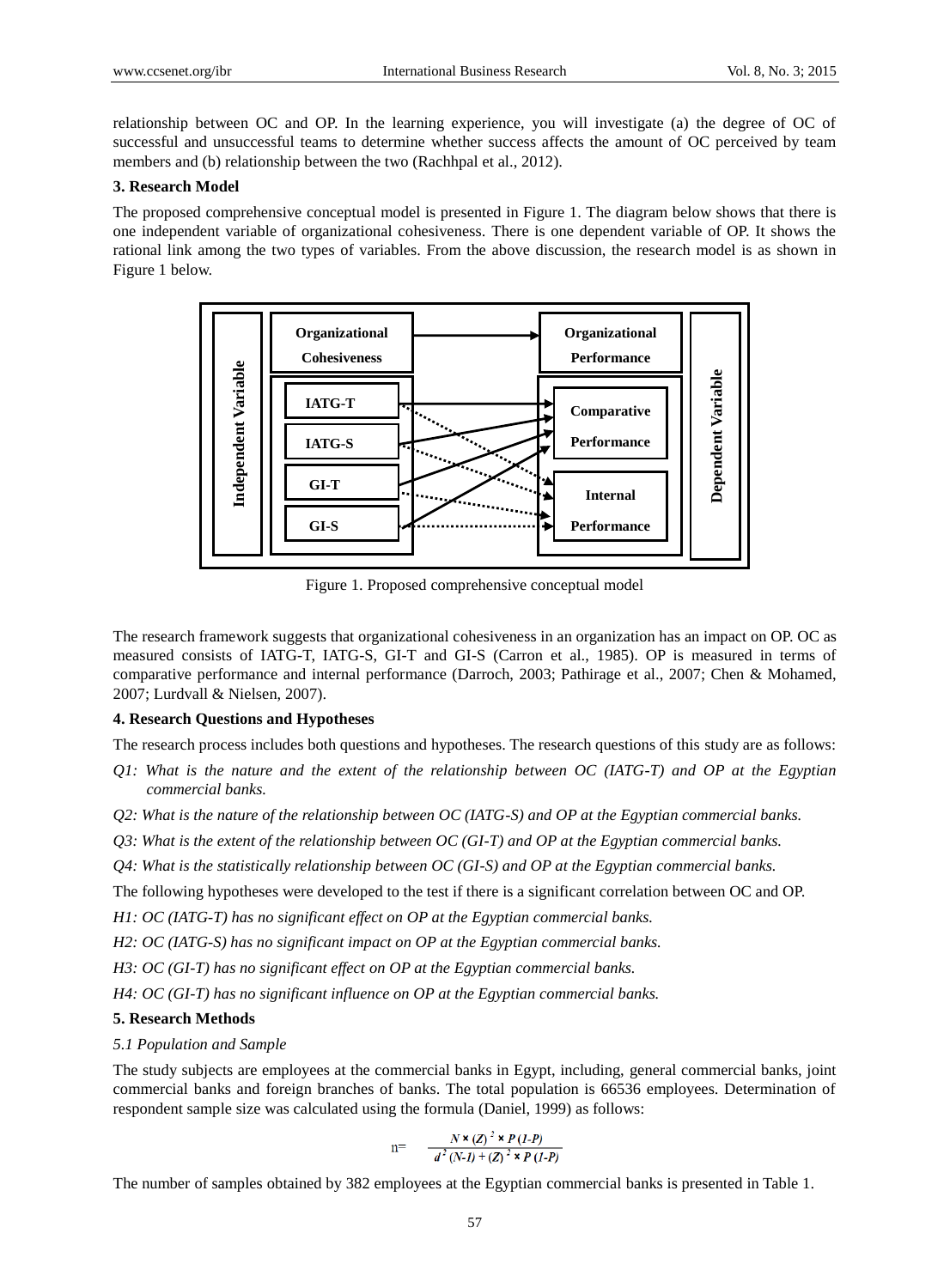## Table 1. Distribution of the sample size

| <b>Bank Type</b>                | <b>Number of Population</b> | <b>Percentage</b> | <b>Sample Size</b>           |
|---------------------------------|-----------------------------|-------------------|------------------------------|
| <b>General Commercial Banks</b> | 52564                       | 79%               | $382X79\% = 302$             |
| Joint Commercial Banks          | 11977                       | 18%               | $382 \text{ X} 18\% = 69$    |
| Foreign Branches of Banks       | 1995                        | 3%                | $382 \text{ X } 3\% = 11$    |
| Total                           | 66536                       | 100%              | $382 \text{ X } 100\% = 382$ |

Source: Egyptian Central Bank, Economic Magazine, 2012.

#### Table 2. Sample distribution

| <b>Variables</b>            | <b>Classification</b>        | <b>Number</b> | Percentage |
|-----------------------------|------------------------------|---------------|------------|
|                             | General Manager              | 18            | 5.1%       |
|                             | Deputy General Manager       | 25            | 7.9%       |
|                             | <b>Agent General Manager</b> | 20            | 6.3%       |
| 1- Job Title                | Deputy Manager               | 34            | 10.8%      |
|                             | Controller                   | 35            | 11.1%      |
|                             | <b>Excellent Banker</b>      | 49            | 15.6%      |
|                             | Banker A                     | 42            | 13.3%      |
|                             | <b>Banker B</b>              | 92            | 29.2%      |
|                             | <b>Total</b>                 | 315           | 100%       |
|                             | Married                      | 215           | 68.3%      |
| 2- Marital Status           | Single                       | 100           | 31.7%      |
|                             | <b>Total</b>                 | 315           | 100%       |
|                             | Less than 30 years           | 125           | 39.7%      |
| $3 - Age$                   | From 30 to 45                | 140           | 44.4%      |
|                             | More than 45                 | 50            | 15.9%      |
|                             | <b>Total</b>                 | 315           | 100%       |
|                             | Secondary School             | 138           | 43.8%      |
| <b>4- Educational Level</b> | University Education         | 177           | 56.2%      |
|                             | <b>Total</b>                 | 315           | 100%       |
|                             | Less than 5 years            | 65            | 20.6%      |
| 5- Period of Experience     | From 5 to 10                 | 210           | 66.7%      |
|                             | More than 10                 | 40            | 12.7%      |
|                             | <b>Total</b>                 | 315           | 100%       |

## *5.2 Method of Data Collection*

The goal of this study was to examine the relationships between OC and OP at the Egyptian commercial banks. A survey research method was used to collect data in this study.

The questionnaire included three questions, relating to OC, OP, and biographical information of employees at the Egyptian commercial banks.

The random sampling approach in the trial test is used. Banks were first randomly selected and contacted by phone to seek their assistance for sending questionnaires. Descriptions of testing methods as well as all relevant testing details were provided to the banks contacted.

The study subjects are full-time employees at the Egyptian commercial banks. A total of 382 questionnaires were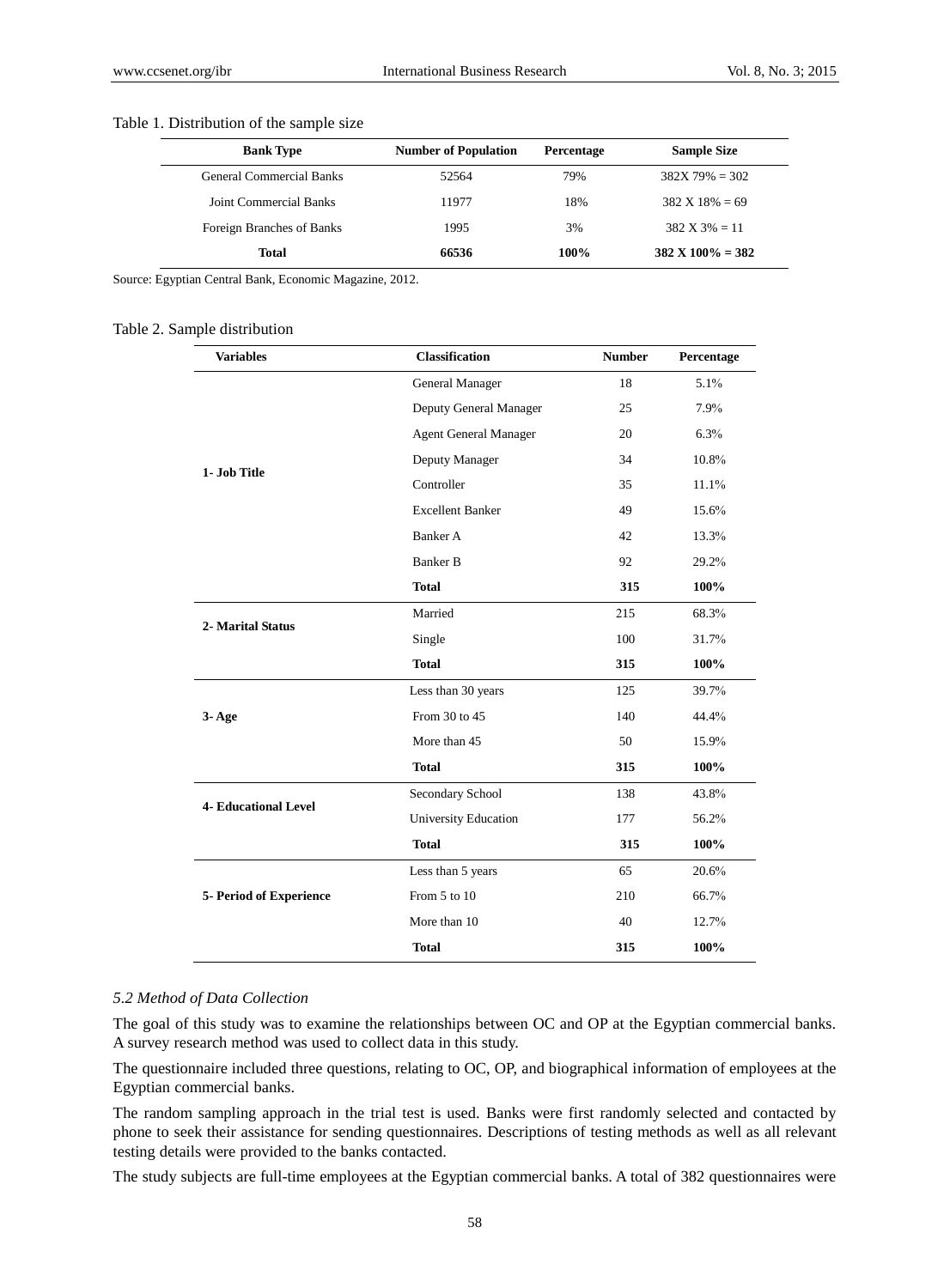sent out in December, 2013 and collected in February 2014.

Three hundred and twenty five effective questionnaires were collected (85% collection rate). Ten ineffective ones (with unanswered questions, duplicated entries and inappropriate marks) were excluded, and the number of effective ones was 315 (82% valid collection rate.)

*5.3 Research Variables and Methods of Measuring*

This research studied the significant role of OC in improving OP. In referencing exiting literature, the study established a basic research model.

Figure 1 shows that organizational cohesiveness is independent variable; and OP is the dependent variable. The study of data collected through questionnaires with three: organizational cohesiveness, OP, and basic respondent demographic data.

The 18-item scale OC is based on Carron et al. (1985). The Group Environment Questionnaire (GEQ) is theoretically based on Carron's (1982) conceptual model of cohesion. This model divides cohesion into two categories; IATG and GI. These two categories are divided into four sub-scales IATG-T, IATG-S, GI-T, and GI-S. These four sub-scales describe the individual member's feeling about the their place within the team.

Carron et al. (1985) defined the four scales in the following way:

- 1) *IATG-T:* Individual team member's feeling about his or her personal involvement within the group task, productivity, and goals and objectives.
- 2) *IATG-S:* Individual team member's feeling about his or her personal acceptance, and social interaction with the group.
- 3) *GI-T:* Individual team member's feeling about the similarity, closeness, and bonding within the team as a whole around the group's task.
- 4) *GI-S:* Individual team member's feeling about the similarity, closeness, and bonding within the team as a whole around the group as a social unit.

There were four items measuring IATG-T, five items measuring IATG-S, five items measuring GI-T, and four items measuring GI-S.

The seven item scale OP is based on Darroch (2003); Pathirage et al. (2007); Chen & Mohamed (2007); and Lurdvall & Nielsen (2007). There were three items measuring comparative performance, and four items measuring internal performance.

Responses to all items scales were anchored on a five (5) point Likert scale for each statement which ranges from (5) "full agreement," (4) for "agree," (3) for "neutral," (2) for "disagree," and (1) for "full disagreement."

*5.4 Methods of Data Analysis and Testing Hypotheses*

The researcher has employed the following methods: (1) The Alpha Correlation Coefficient (ACC), (2) Multiple Regression Analysis (MRA), and (3) the statistical testing of hypotheses which includes F- test and T-test. They are found in SPSS.

## **6. Hypotheses Testing**

Before testing the hypotheses and research questions, descriptive statistics were performed to find out means and standard deviations of OC and OP.

Table 3 lists the mean and standard deviation among variables. The mean of each variable is more than 3, and this result indicates that the study subjects in general have a higher level of OC and OP. The different facets of OC (IATG-T, IATG-S, GI-T, and GI-S) are examined. Most respondents identified the presence of IATG-T (M=3.90, SD=0.778). This was followed by GI-T (M=3.90, SD=0.707), GI-S (M=3.89, SD=0.776), and IATG-S (M=3.54, SD=0.718). The different facets of OP (comparative performance and internal performance) are examined. Most respondents identified the presence of internal performance (M=3.49, SD=0.710). This was followed by comparative performance (M=3.36, SD=0.717).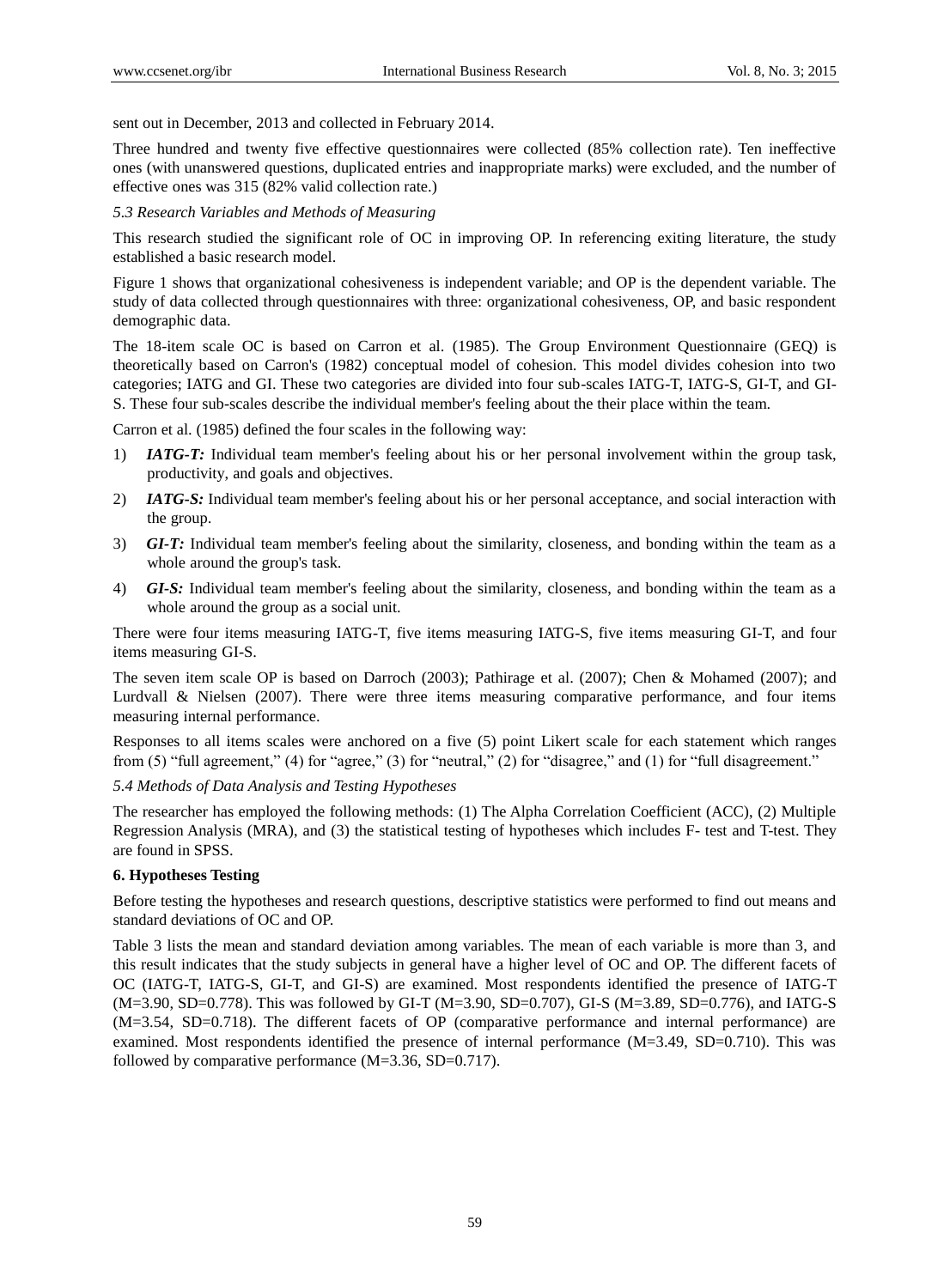| <b>Variables</b> | The Dimension                                         | Mean           | <b>Standard Deviation</b> |
|------------------|-------------------------------------------------------|----------------|---------------------------|
|                  | Interpersonal Attraction to the Group-Task (IATG-T)   | 3.903          | 0.778                     |
|                  | Interpersonal Attraction to the Group-Social (IATG-S) | 3.541          | 0.718                     |
| OC               | Group Integration-Task (GI-T)                         | 3.903<br>0.707 |                           |
|                  | Group Integration-Social (GI-S)                       | 3.890          | 0.776                     |
|                  | <b>Total Measurement</b>                              | 3.800          | 0.680                     |
|                  | Comparative Performance                               | 3.366          | 0.717                     |
| <b>OP</b>        | Internal Performance                                  | 3.497          | 0.710                     |
|                  | <b>Total Measurement</b>                              | 3.441          | 0.685                     |

## Table 3. The mean and standard deviations of OC and OP

#### *6.1 Evaluating Reliability*

ACC was used to evaluate the degree of internal consistency among the contents of the scale under testing. It was decided to exclude variables that had a correlation coefficient of less than 0.30 when the acceptable limits of ACC range from 0.60 to 0.80, in accordance with levels of reliability analysis in social sciences (Nunnally & Bernstein, 1994). Table 4 shows the results of the reliability test for each variable of OC and OP.

Table 4. Reliability of OC and OP

| <b>Variables</b> | <b>The Dimension</b>                                  | <b>Number of Statement</b> | <b>ACC</b> |
|------------------|-------------------------------------------------------|----------------------------|------------|
|                  | Interpersonal Attraction to the Group-Task (IATG-T)   | 4                          | 0.8356     |
|                  | Interpersonal Attraction to the Group-Social (IATG-S) | 5                          | 0.6700     |
| OC               | Group Integration-Task (GI-T)                         | 5                          | 0.7738     |
|                  | Group Integration-Social (GI-S)                       | 4                          | 0.8313     |
|                  | <b>Total Measurement</b>                              | 18                         | 0.9318     |
|                  | Comparative Performance                               | 3                          | 0.8966     |
| <b>OP</b>        | Internal Performance                                  | 4                          | 0.8872     |
|                  | <b>Total Measurement</b>                              | 7                          | 0.9353     |

To assess the reliability of the data, Cronbach's alpha test was conducted. Table 4 shows the reliability results for OC and OP. All items had alphas above 0.60 and were therefore excellent, according to Langdridge's (2004) criteria.

The 18 items of OC are reliable because the ACC is 0.9318. The 4 items of IATG-T scales are reliable due to the fact that the ACC is 0.8356. The IATG-S, which consists of 5 items, is reliable since the ACC is 0.6700. The 5 items related to GI-T are reliable as ACC is 0.7738. Furthermore, the GI-S, which consists of 4 items, is reliable due to the fact that the ACC is 0.8313.

The 7 items of OP are reliable due to the fact that the ACC is 0.9353. The comparative performance, which consists of 3 items, is reliable since the ACC is 0.8966 while the four items related to internal performance is reliable as the ACC is 0.8872. Thus, the reliability of OP can be acceptable.

Accordingly, two scales were defined, OC (18 variables), where ACC represented about 0.9318, and OP (7 variables), where ACC represented 0.9353.

## *6.2 The Relationship between OC (IATG-T) and OP*

According to Table 5, the regression-coefficient between OC (IATG-T) and OP is R= 0.695 and R2= 0.483. This means that the OP can be explained by the dimensions of OC, for example, "I'm happy that I spend time with the team at the bank" ( $\beta$ = 0.352, R= 0.575, and R2= 0.330), "I'm happy I have a serious level of teamwork at the bank" ( $\beta$ = 0.326, R= 0.589, and R2= 0.346), "the Bank's team gives me the opportunity to improve my performance" ( $\beta$ = 0.136, R= 0.558, and R2= 0.311), and "I love the style of working with members of the bank team" ( $\beta$ = 0.027, R= 0.484, and R2= 0.234).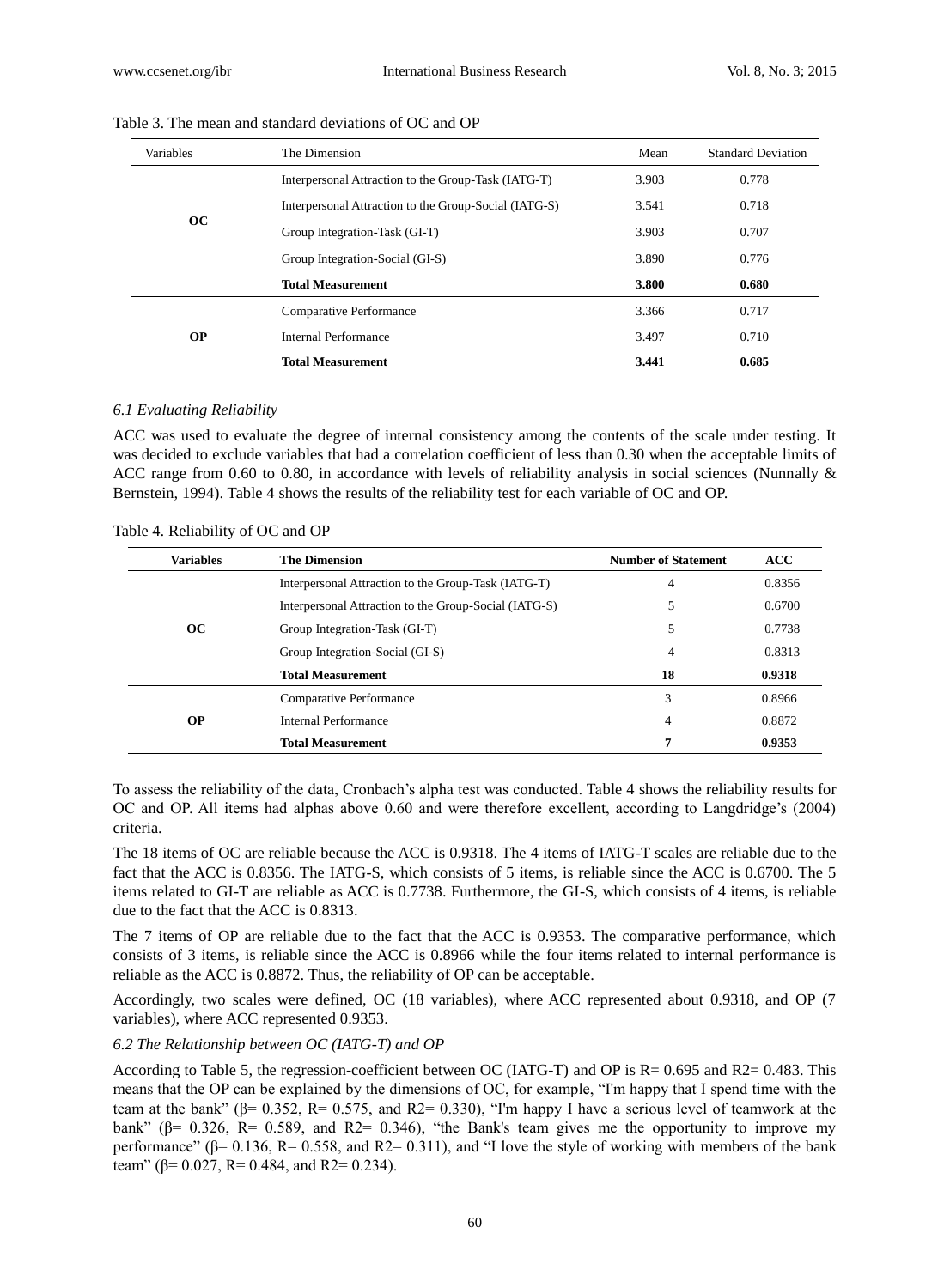Because of the calculated F (72.34) more than indexed F (3.31) at the statistical significance level of 0.01, the null hypothesis is rejected.

|  |  |  |  | Table 5. MRA results for OC (IATG-T) and OP |  |  |
|--|--|--|--|---------------------------------------------|--|--|
|--|--|--|--|---------------------------------------------|--|--|

| The Variables of OC (Interpersonal Attraction to the Group-Task)          | Beta                  | $\mathbb{R}$ | $R^2$ |
|---------------------------------------------------------------------------|-----------------------|--------------|-------|
| I'm happy that I spend time with the team at the bank.<br>1.              | $0.352$ **            | 0.575        | 0.330 |
| I'm happy I have a serious level of teamwork at the bank.<br>2.           | $0.326$ **            | 0.589        | 0.346 |
| The Bank's team gives me the opportunity to improve my performance.<br>3. | $0.136$ <sup>**</sup> | 0.558        | 0.311 |
| I love the style of working with members of the bank team.<br>4.          | 0.027                 | 0.484        | 0.234 |
| Multiple Correlation Coefficients (MCC)                                   |                       | 0.695        |       |
| Determination of Coefficient (DF)                                         |                       | 0.483        |       |
| The Value of Calculated F                                                 | 72.341                |              |       |
| Degree of Freedom                                                         |                       | 4,310        |       |
| The Value of Indexed F                                                    |                       | 3.31         |       |
| Level of Significance                                                     |                       | 0.01         |       |

*Note.*  $* P < .05$ ;  $** P < .01$ .

#### *6.3 The Relationship between OC (IATG-S) and OP*

#### Table 6. MRA results for OC (IATG-S) and OP

| The Variables of OC (Interpersonal Attraction to the Group-Social)             | Beta                  | $\mathbb{R}$ | $R^2$ |
|--------------------------------------------------------------------------------|-----------------------|--------------|-------|
| 1. I enjoy social activities. I have a teamwork at the bank.                   | $0.134$ **            | 0.354        | 0.125 |
| 2. I feel missing the team work at the bank when work with them is terminated. | $0.215$ **            | 0.269        | 0.072 |
| 3. My best friends are from within the teamwork at the bank.                   | $0.186$ <sup>**</sup> | 0.224        | 0.050 |
| I enjoy working with the team members at the bank.<br>4.                       | $0.318$ **            | 0.480        | 0.230 |
| The team of the bank is a significant social group to which I belong.<br>5.    | $0.365$ **            | 0.451        | 0.203 |
| Multiple Correlation Coefficients (MCC)<br>٠                                   |                       | 0.617        |       |
| Determination of Coefficient (DF)<br>٠                                         |                       | 0.381        |       |
| The Value of Calculated F<br>٠                                                 |                       | 38.038       |       |
| Degree of Freedom<br>$\blacksquare$                                            |                       | 5,309        |       |
| The Value of Indexed F<br>$\blacksquare$                                       | 3.01                  |              |       |
| Level of Significance<br>٠                                                     |                       | 0.01         |       |

*Note.*  $* P < .05$ ;  $** P < .01$ .

According to Table 6, the regression-coefficient between OC (IATG-T) and OP is R= 0.695 and R2= 0.483. This means that the OP can be explained by the dimensions of OC, for example, "I enjoy social activities. I have a teamwork at the bank" ( $\beta$ = 0.134, R= 0.354, and R2= 0.125), "I feel missing the team work at the bank when work with them is terminated" ( $\beta$ = 0.215, R= 0.269, and R2= 0.070), "my best friends are from within the teamwork at the bank" ( $\beta$ = 0.186, R= 0.224, and R2= 0.050), and "I enjoy working with the team members at the bank" ( $\beta$ = 0.318, R= 0.480, and R2= 0.230) and "the team of the bank is a significant social group to which I belong" ( $\beta$ = 0.365, R= 0.451, and R2= 0.203). Thus, the null hypothesis is rejected because OC (IATG-S) and OP have a statistical relationship at the significance level of 0.01.

#### *6.4 The Relationship between OC (Group Integration-Task) and OP*

According to Table 7, the regression-coefficient between OC (IATG-T) and OP is R= 0.695 and R2= 0.483. This means that the OP can be explained by the dimensions of OC, for example, "the team of the bank seeks to achieve the desired goals" ( $\beta$ = 0.328, R= 0.571, and R2= 0.326), "the team of the bank bears responsibility for any loss or bad performance" (β= 0.278, R= 0.575, and R2= 0.330), "members of the team of the bank have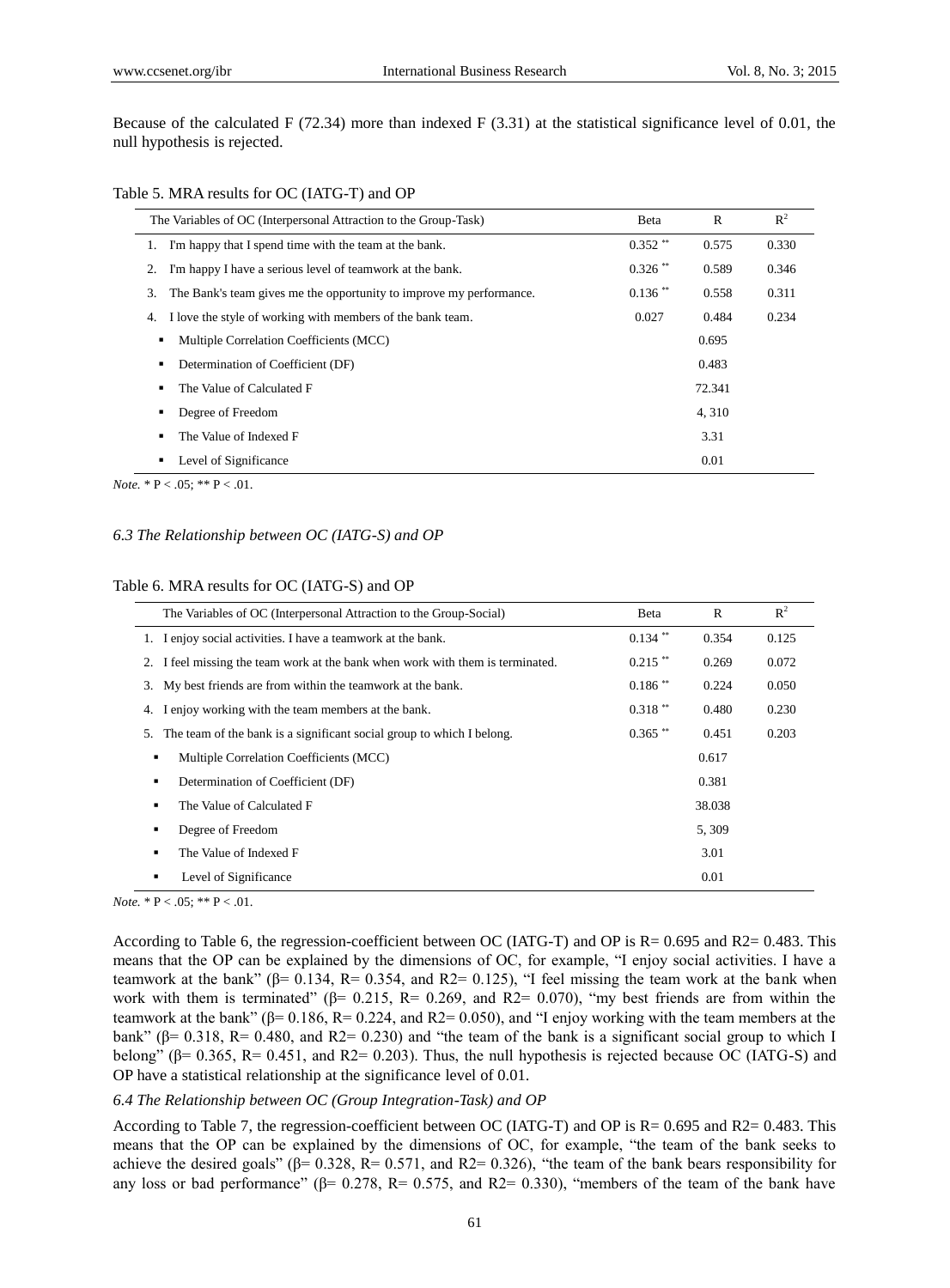different ambitions" ( $\beta$ = 0.132, R= 0.561, and R2= 0.314), and "the team of the bank are looking forward to solving the problems they face at work" ( $\beta$ = 0.066, R= 0.508, and R2= 0.258) and "team members of the bank communicate freely among themselves" ( $\beta$ = 0.141, R= 0.275, and R2= 0.075). Therefore, there is enough empirical evidence to reject the null hypothesis.

Table 7. MRA results for OC (GI-T) and OP

|                | The Variables of OC (Group Integration-Task)                                        | Beta       | R      | $R^2$ |
|----------------|-------------------------------------------------------------------------------------|------------|--------|-------|
| 1.             | The team of the bank seeks to achieve the desired goals.                            | $0.328$ ** | 0.571  | 0.326 |
| 2.             | The team of the bank bears responsibility for any loss or bad performance.          | $0.278**$  | 0.575  | 0.330 |
| 3.             | Members of the team of the bank have different ambitions.                           | $0.132*$   | 0.561  | 0.314 |
| 4.             | The team of the bank are looking forward to solving the problems they face at work. | 0.066      | 0.508  | 0.258 |
| 5.             | Team members of the bank communicate freely among themselves.                       | $0.141**$  | 0.275  | 0.075 |
| ٠              | Multiple Correlation Coefficients (MCC)                                             |            | 0.702  |       |
| ٠              | Determination of Coefficient (DF)                                                   |            | 0.493  |       |
| $\blacksquare$ | The Value of Calculated F                                                           |            | 60.165 |       |
| ٠              | Degree of Freedom                                                                   |            | 5,309  |       |
| ٠              | The Value of Indexed F                                                              |            | 3.01   |       |
| ٠              | Level of Significance                                                               |            | 0.01   |       |

*Note*.  $* P < .05$ ;  $* P < .01$ .

#### *6.5 The Relationship between OC (Group Integration-Social) and OP*

|                | The Variables of OC (Group Integration-Social)                                  | Beta       | $\mathbb{R}$ | $R^2$ |
|----------------|---------------------------------------------------------------------------------|------------|--------------|-------|
|                | Team members seek to work as a team.                                            | $0.353**$  | 0.590        | 0.348 |
| 2.             | Scarcely does the teamwork of the bank work individually.                       | $0.271$ ** | 0.555        | 0.308 |
| 3.             | The bank's teamwork spend some time together at the time of the annual holiday. | $0.180**$  | 0.587        | 0.344 |
| 4.             | Team members communicate with each other effectively outside of work.           | $0.049**$  | 0.494        | 0.244 |
| ٠              | Multiple Correlation Coefficients (MCC)                                         |            | 0.699        |       |
| ٠              | Determination of Coefficient (DF)                                               |            | 0.489        |       |
|                | The Value of Calculated F                                                       |            | 74.128       |       |
| ٠              | Degree of Freedom                                                               |            | 4,310        |       |
| $\blacksquare$ | The Value of Indexed F                                                          |            | 3.31         |       |
|                | Level of Significant                                                            |            | 0.01         |       |

#### Table 8. MRA results for OC (GI-S) and OP

*Note.*  $* P < .05$ ;  $** P < .01$ .

According to Table 8, the regression-coefficient between OC (IATG-T) and OP is R= 0.695 and R2= 0.483. This means that the OP can be explained by the dimensions of OC, for example, "team members seek to work as a team" ( $\beta$ = 0.353, R= 0.590, and R2= 0.348), "scarcely does the teamwork of the bank work individually" ( $\beta$ =  $0.271$ ,  $R = 0.555$ , and  $R2 = 0.308$ ), "the bank's teamwork spend some time together at the time of the annual holiday" ( $\beta$ = 0.180, R= 0.587, and R2= 0.344), and "team members communicate with each other effectively outside of work" (β= 0.049, R= 0.494, and R2= 0.244). Thus, the null hypothesis is rejected because OC (GT-S) and OP have a statistical relationship at the significance level of 0.01.

#### **7. Discussion of Research Findings**

Our findings support the view that the dimensions of OC (IATG-T, IATG-S, GI-T, and GI-S) were positively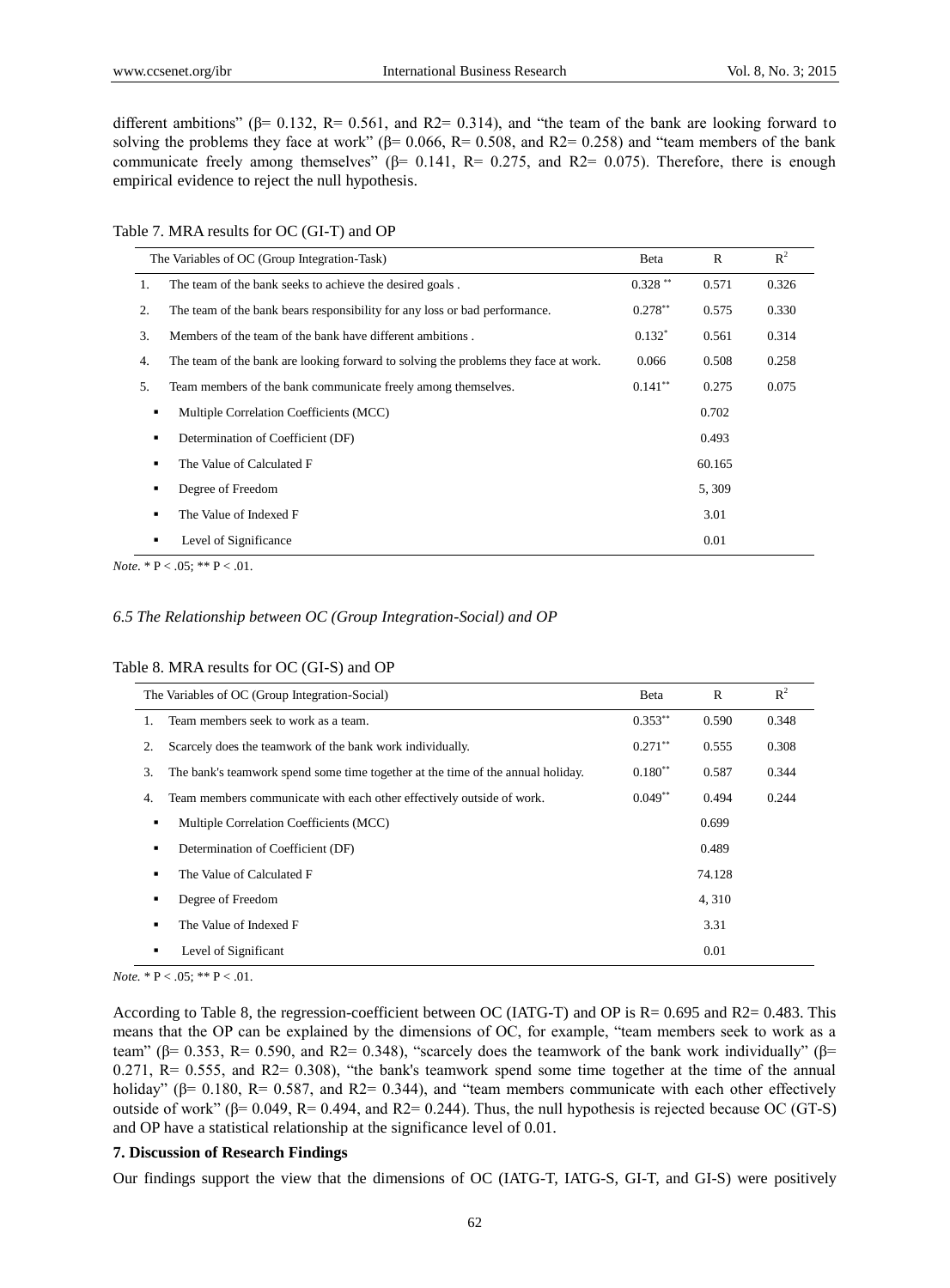related with OP. The results are consistent with research conducted by Keller (1986); Zaccaro (1991); Mullen & Copper (1994); Podsakoff et al. (1997); Craig & Kelly (1999); Elenkov (2002); Patterson et al. (2005); Rachhpal et al. (2012).

The results support the view that OC significantly and positively influences OP. This is consistent with the finding that the employees who believed their banks had OC were high OP. The results are consistent with research conducted by Evans & Dion (1991); Gully et al. (1995); Langfred (1998); Harun & Mahmood (2012).

The findings reveal that the OC was positively related with OP. Overall findings from this study suggested that OC does affect OP. Hence management should ensure that OC be applied in the organization through the encouragement of cooperative teamwork. The results are consistent with research conducted by Zaccaro & Lowe (1988); Keller (1992); Mullen & Copper (1994); Harun & Mahmood (2012).

Our findings support the view that more OC are more effective in achieving OP. High OC will be more likely to achieved high profit. The results are consistent with research conducted by Shaw (1981); Dorfman & Stephan (1984); Hunger & Wheelan (1984); Dyaram & Kamalanabhan (2005).

The results support the view that the high OC would lead to more team success, more collective efficacy, better group communication, and more satisfaction of the group members. The results are consistent with research conducted by Bettenhausen (1991); Harun & Mahmood (2012).

The results demonstrated that OC do have a significant relationship with OP in the context of Egyptian commercial banks. These findings support the conclusion of Mullen & Cooper (1994) and Loughead & Carron (2004) that OC is more likely to influence OP.

Carless & De Paola (2000) suggested that members who work in the OC believed that OP was the principal focus at any situation, but Carron et al. (2002) found that they have a moderate relationship. Hence, strong relationship will reflect a higher OP.

Hoegl & Proserpio (2004) indicated that if people are close to one another, better OP is facilitated. Therefore, organizations should obtain stronger learning capability and work environments characterized by OC to improve OP. The strong evidence of significant correlations between OC and OP may provide cooperative members, leaders and managers with a validated knowledge that enables them to strengthen their OC at various levels (Tan & Selvarani, 2008).

## **8. Conclusion**

Group Integration Social (GI-S) has significant relationship with OP whereas Individual Attraction to the Group-Task (ATG-T), Group Integration Task (GI-T) and Individual Attraction to the Group-Social (ATG-S) have significant relationship with OP.

Individual Attraction to the Group-Task (ATG-T) has significant relationship with OP whereas Individual Attraction to the Group-Social (ATG-S), Group Integration Task (GI-T) and Group Integration Social (GI-S) have significant relationship with OP.

Individual Attraction to the Group-Social (ATG-S) Individual Attraction to the Group-Task (ATG-T)) has significant relationship with OP, Group Integration task (GI-T) and Group Integration Social (GI-S) have significant relationship with OP.

OC correlates with OP and there is a need to realize and create awareness, especially for top management who rely on groups in expecting high results about its effect.

The results offer new perspectives for cooperative movement where members' strong relationship can further contribute to the growth of its OP. The degree of OC among members determine the success of OP in moving toward its future direction (Sapran, 2010; Tan & Selvarani, 2008).

## **References**

- Baum, J., & Singh, J. (1994). Organizational niches and the dynamics of organizational mortality. *American Journal of Sociology, 100*, 346-80. http://dx.doi.org/10.1086/230540
- Bettenhausen, K. L. (1991). Five years of group research: What we have learned and what needs to be addressed. *Journal of Management, 17,* 345-381. http://dx.doi.org/10.1177/014920639101700205
- Boone, K., Beitel, P., & Kuhlman, J. (1997). The effects of the win/loss record on cohesion. *Journal of Sport Behavior, 20*, 125-134.

Carless, S., & DePaola, C. (2000). The measurement of cohesion in work teams. *Small Group Research, 31*(1),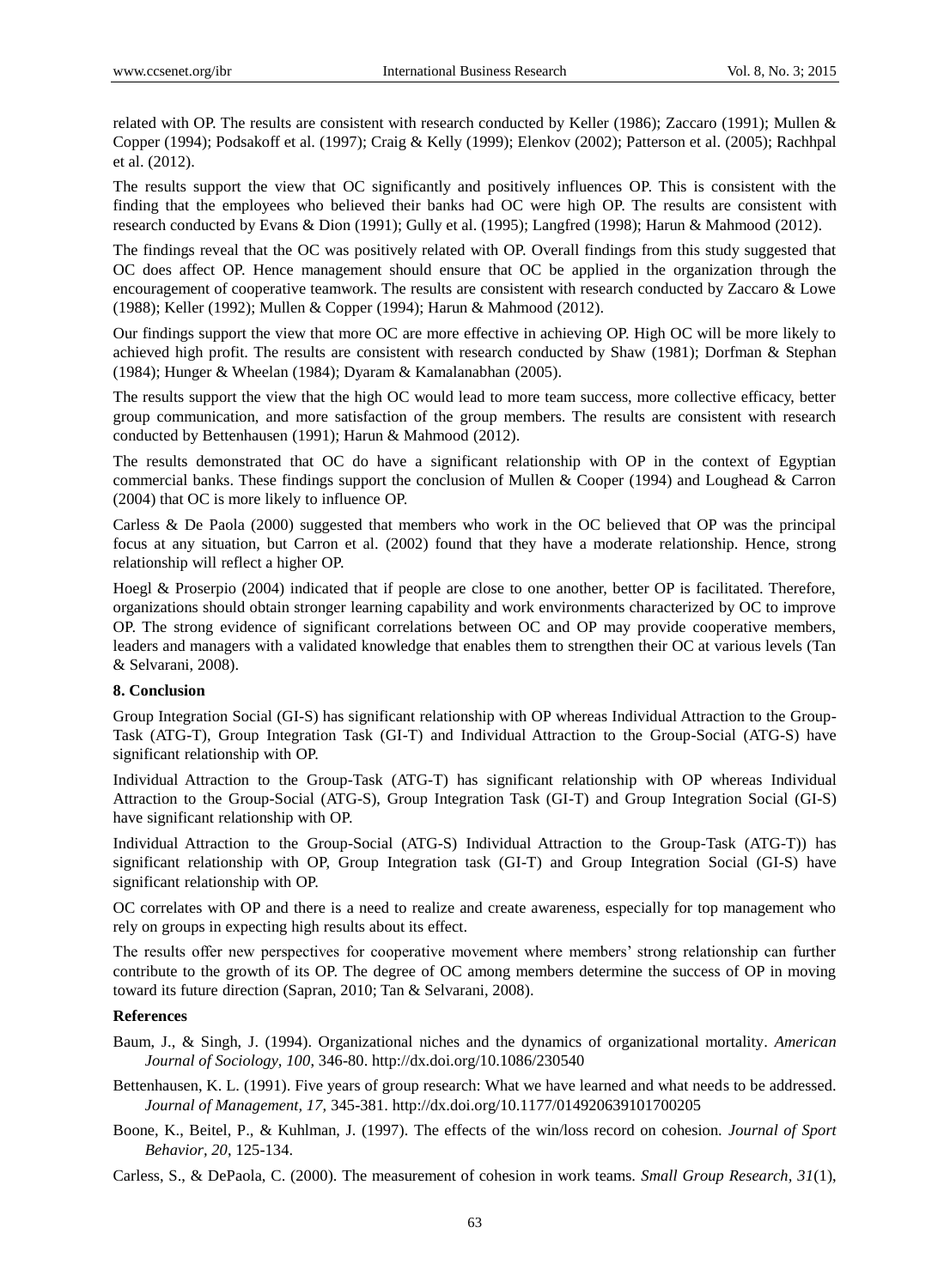71-88. http://dx.doi.org/10.1177/104649640003100104

- Carroll, G., & Delacroix, J. (1982). Organizational mortality in the newspaper industries of Argentina and Ireland: An ecological approach. *Administrative Science Quarterly, 27,* 169-198. http://dx.doi.org/10.2307/2392299
- Carron, A., Brawley, L., & Widmeyer, W. (1998). The measurement of cohesiveness in sport groups. In J. Duda (Ed.), *Advances in sport and exercises psychology measurement*. Morgantown: WV: Fitness Information Technology.
- Carron, A., Widmeyer, N., & Brawley, L. (1985). The development of an instrument to assess cohesion in sport teams: The group environment questionnaire. *Journal of Sport Psychology, 7*(3), 244-266
- Carron, A. (1982). Cohesiveness in sport groups: Interpretations and considerations. *Journal of Sport Psychology, 4*(2), 123-138.
- Carron, A., & Brawley, L. R. (1985). The development to assess cohesion in sports teams. *Journal of Sport Psychology, 7,* 244-266.
- Carron, A., Brawley, L., & Widmeyer, W. (2002). The group environment questionnaire test manual. Morgantown, WV: Fitness Information Technology.
- Carron, A., Bray, S. R., & Eys, M. A. (2002). Team cohesion and team success in sport. *Journal of Sports Sciences, 20*, 119-126. http://dx.doi.org/10.1080/026404102317200828
- Carron, A., Colman, M., Wheeler, J., & Stevens, D. (2002). Cohesion and performance in sport: A metaanalysis. *Journal of Sport & Exercise Psychology, 24,* 168-188.
- Chelladurai, P., & Carron, A. (1982). *Leadership*. Ottawa Ontario: Canadian Association of Health, Physical Education and Recreation.
- Chidambaram, L., & Jones, B. (1996). Impact of communication media and computer support on group performance: A comparison of face-to-face and dispersed meeting. *MIS Quarterly, 17*(4), 465-489. http://dx.doi.org/10.2307/249588
- Clark, R., Hartline, M., & Jones, K. (2009). The effects of leadership style on hotel employees' commitment to service quality. *Cornell Hospitality Quarterly, 50*(2), 209-231. http://dx.doi.org/10.1177/1938965508315371
- Collis, D., & Montgomrey, C. (1995). Competing on resources: Strategy in the 1995s.
- Corey, E. (1992). The development of markets for new materials boston: Division of research. Graduate School of Business Administration.
- Cota, A., Evans, C., Dion, K. L., Kilik, L., & Longman, R. S. (1995). The Structure of group cohesion. *Pers Soc Psychol B, 21*(6), 572-580. http://dx.doi.org/10.1177/0146167295216003
- Craig, T., & Kelly, J. (1999). Group cohesiveness and creative performance. *Group Dynamics: Theory, Research and Practice, 3*(4), 243-256. http://dx.doi.org/10.1037/1089-2699.3.4.243
- Darroch, J. (2003). Developing a measure of knowledge management behaviors and practices. *Journal of Knowledge Management, 7*(5), 41-54. http://dx.doi.org/10.1108/13673270310505377
- Dion, K. (2000). Group cohesion: From "field of forces" to multidimensional construct. *Group Dynamics. Theory, Research, and Practice, 4,* 7-26. http://dx.doi.org/10.1037/1089-2699.4.1.7
- Dorfman, P., & Stephan, W. (1984). The effects of group performance on cognitions, satisfaction, and behavior: A process model. *Journal of Management,10*(2), 173-192. http://dx.doi.org/10.1177/014920638401000203
- Dyaram, L., & Kamalanabhan, T. (2005). Unearthed: The other side of group cohesiveness. *Journal of Social Sciences, 10*(3), 185-190.
- Elenkov, D., (2002). Effects of leadership on organizational performance in Russian companies. *Journal of Business Research, 55*, 467-480. http://dx.doi.org/10.1016/S0148-2963(00)00174-0
- Evans, C., & Dion, K. (1991). Group cohesion and performance: A meta analysis. *Small Group Research, 22*(7), 175-186. http://dx.doi.org/10.1177/1046496491222002
- Gardner, D., Shields, D., Bredemeier, B., & Bostrom, A. (1996). The relationship between perceived coaching behaviors and team cohesion among baseball and softball players. *Sport Psychologist, 10*, 367-381.
- Gully, S., Devine, D., & Whitney, D. (1995). A meta analysis of cohesion and performance: Effects of level of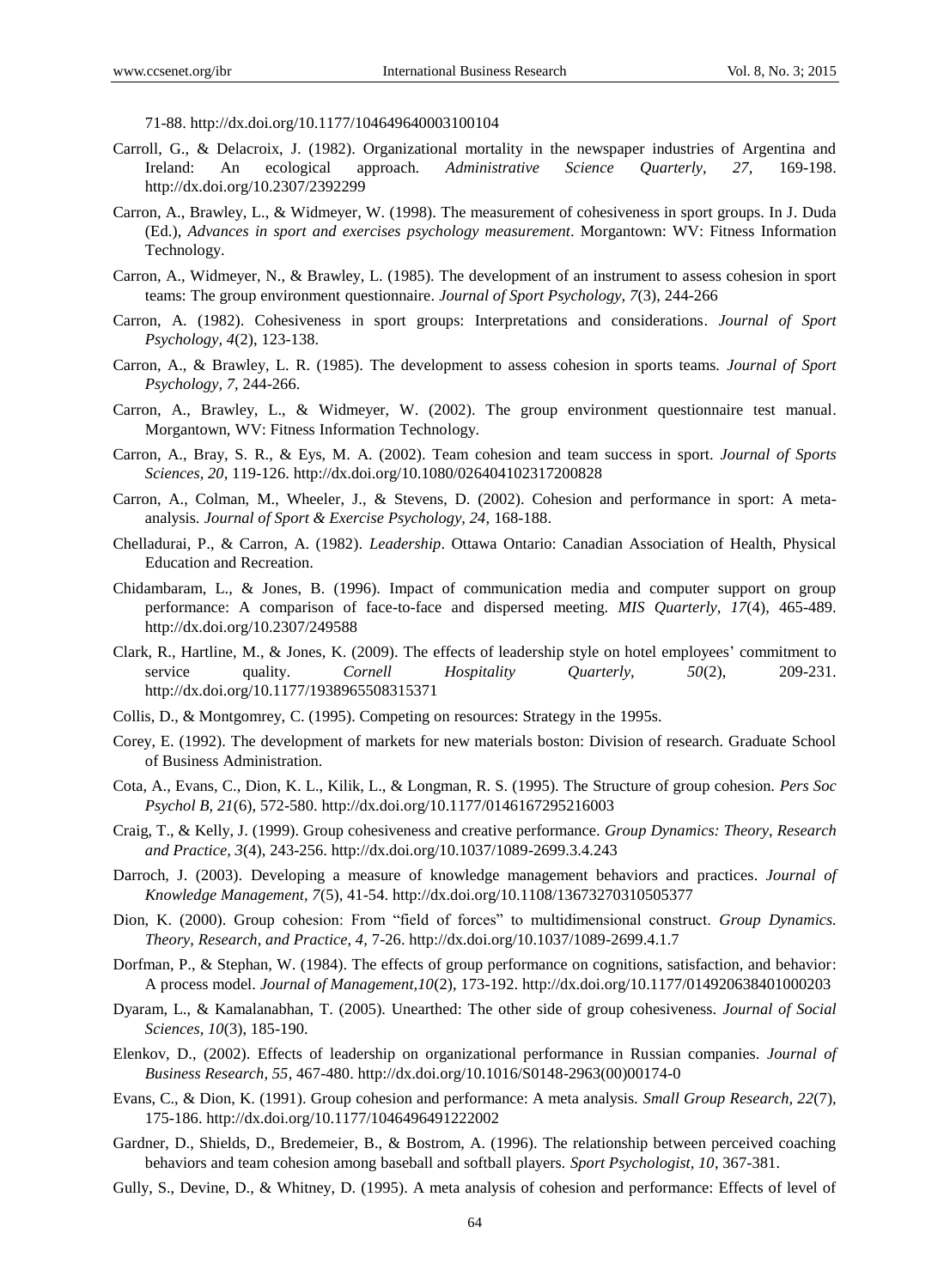analysis and task interdependence. *Small Group Research, 26*(4), 497-520. http://dx.doi.org/10.1177/1046496495264003

- Harun, M., & Mahmood, R. (2012). The relationship between group cohesiveness and performance: An empirical study of cooperatives movement in Malaysia. *International Journal of Cooperative Studies, 1*(1), 15-20.
- Hoegl, M., & Proserpio, L. (2004). Team member proximity and teamwork in innovative projects. *Research Policy, 33*(8), 1153-1165. http://dx.doi.org/10.1016/j.respol.2004.06.005
- Hunger, J., & Wheelen, T. (1984). The relationship between group dynamics and team performance in business simulation. *Academy of Management, 10,* 43-45.
- Keller, K. (1986). Conceptualizing, measuring and managing customer-based brand equity. *Journal of Marketing, 57*, 1-22. http://dx.doi.org/10.2307/1252054
- Keller, R. (1986). Predictors of the performance of project groups in R&D organizations. *Academy of Management Journal, 29,* 715-726. http://dx.doi.org/10.2307/255941
- Keller, R. (1992). Transformational leadership and the performance of research and development project groups*. Journal of Management, 18*(3), 489-501. http://dx.doi.org/10.1177/014920639201800304
- Langfred, C. (1998). Is group cohesiveness a double-edged sword? An investigation of the effects of cohesiveness on performance. *Small Group Research, 29*(1), 124-143. http://dx.doi.org/10.1177/1046496498291005
- Li, F., & Harmer, P. (1996). Confirmatory factor analysis of the group environment questionnaire with an intercollegiate sample. *Journal of Sport and Exercise Psychology, 18,* 49-63.
- Loughead, T., & Carron, A. (2004). The mediating role of cohesion in the leader behavior- satisfaction relationship. *Psychology of Sport and Exercises, 5,* 355-371. http://dx.doi.org/10.1016/S1469- 0292(03)00033-5
- Miller, K., & Bromiley, P. (1990). Strategic risk and corporate performance: An analysis of alternative risk measure. *Academy of Management Journal, 33*(4), 756-779. http://dx.doi.org/10.2307/256289
- Mitchell, T. (1982). *People in organizations: An introduction to organizational behavior* (2nd ed.). New York, McGraw-Hill.
- Mullen, B., & Copper, C. (1994). The relation between group cohesiveness and performance: An integration. *Psychological Bulletin, 115*(2), 210-227. http://dx.doi.org/10.1037/0033-2909.115.2.210
- O'Reilly, C., Chatman, J., & Caldwell, D. (1991). People and organizational culture: Aprofile comparison approach to assessing person-organization fit. *Academy of Management Journal, 34*, 487-516. http://dx.doi.org/10.2307/256404
- Patterson, M., Carron, A., & Loughead, T. (2005). The influence of team norms on the cohesion–self-reported performance relationship: A multi-level analysis. *Psychology of Sport and Exercise, 6,* 479–493. http://dx.doi.org/10.1016/j.psychsport.2004.04.004
- Podsakoff, P., MacKenzie, S., & Ahearne, M. (1997). Moderating effects of goal acceptance on the relationship between group cohesiveness and productivity. *Journal of Applied Psychology, 82,* 974-983. http://dx.doi.org/10.1037/0021-9010.82.6.374
- Prapavessis, H., & Carron, A. (1997). Cohesion and work output. *Small Group Research, 28*(2), 294-301. http://dx.doi.org/10.1177/1046496497282006
- Rachhpal, S., Kanchan, & Tarandeep. (2012). Relationship between team cohesion and performance in ball games. *VSRD Technical & Non-Technical Journal, 3*(5), 191-196.
- Robbins, S. (1993). *Organizational behavior* (4th ed.). New Jersey: Prentice-Hall, Inc.
- Sapran, A. (2010). Exploiting cooperative movement strengths. *Pelancar, 37,* 10-11.
- Shaw, M. (1981). *Group dynamics: The psychology of small group behavior* (3rd ed.). New York: McGraw-Hill.
- Shields, D., Gardner, D., Bredemeier, B., & Bostro, A. (1997). The relationship between leadership behaviors and group cohesion in team sports. *Journal of Psychology, 131,* 196-210. http://dx.doi.org/10.1080/00223989709601964
- Stogdill, R. (1972). Group productivity, drive, and cohesiveness. *Organizational Behavior & Human*